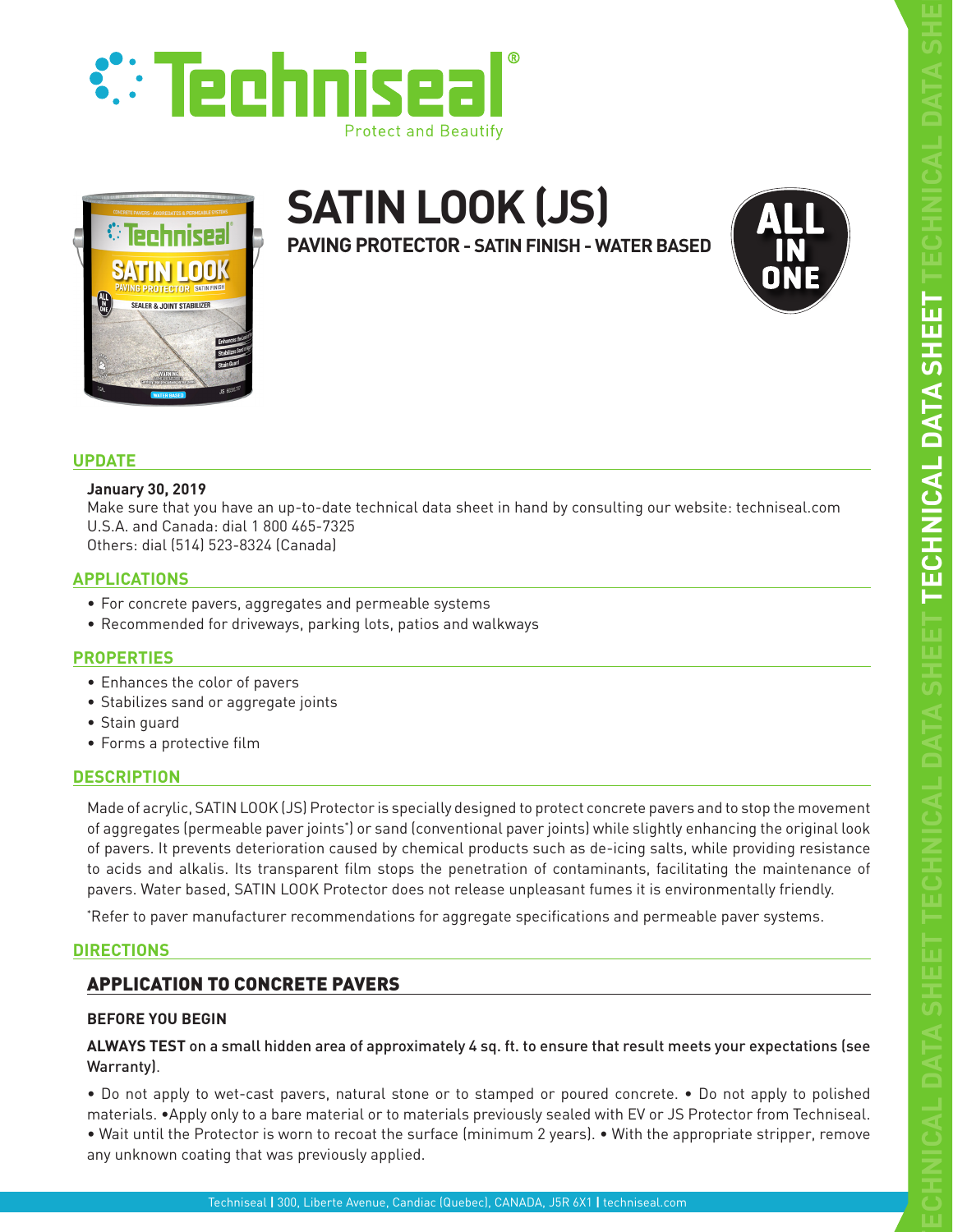# **SURFACE PREPARATION (ESSENTIAL)**

- 1.Cover vegetation, vehicles and adjacent surfaces that are not to be treated.
- 2.Remove stains with the appropriate Techniseal® stain removers.
- 3.Prepare the entire surface with Techniseal® Paver Prep (efflorescence cleaner), as directed on product label.

## **APPLICATION**

## **Application Conditions:**

- Surface must be clean, dry and warm to the touch.
- Temperature must be between 50 and 85°F.
- It is important that the temperature remains over 50°F for the next 24 hours.
- No rain forecasted for the next 24 hours.
- Sprinkler system must be turned off.
- Use a consistent application method over entire surface.

#### **Necessary Tools:**

- Low-pressure airless sprayer (< 50 psi) or pump sprayer (best practice)
- 3/8" polyester nap roller and paint tray

Do not dilute. Shake well or stir product before and during application. Product is milky white in its container and will become clear once dry.

**Sprayer Application (Best Practice)**: Work in sections of no more than 50 sq. ft. **Saturate** surface with a coat of Protector. With a roller, immediately remove the excess from the surface before it dries (this step is critical for textured pavers). Repeat for subsequent sections, maintaining a wet edge to prevent overlap marks.

**Roller Application**: Work in sections of no more than 50 sq. ft. **Saturate** the surface with a coat of Protector, avoiding accumulation of excess product. Maintain a wet edge to prevent overlap marks.

#### **CAUTION**

• Any new concrete product has the potential to produce efflorescence (whitish salts) on its surface. This Protector, like any film forming coating, carries a small risk of trapping efflorescence beneath its film. Consult the paver manufacturer or contact Techniseal® at 1-800-465-7325 for more information. • Do not attempt sprayer application on windy days. • Do not apply this product over a blotchy or hazed surface. • Inadequate surface cleaning can result in uneven finish. • This product will make the surface more slippery when wet. If slipping is a concern, consider adding SureFoot anti-slip grit from Techniseal® (60102088) in the JS Protector before the application. Techniseal® Natural Look (iN) Protector can also be used although it is not a joint stabilizer. • An over-accumulation of product could lead to surface whitening. • Wait 30 days after the installation of new polymeric sand before sealing the pavers. • Extreme climate or heavy traffic can limit product longevity.

# TO STABILIZE SAND OR AGGREGATES JOINTS

#### **BEFORE YOU BEGIN**

**ALWAYS TEST** on a small hidden area of approximately 4 sq. ft. to ensure that result meets your expectations (see Warranty).

• Do not apply to wet-cast pavers, natural stone or to stamped or poured concrete. • Do not apply to polished materials. • Apply only to a bare material or to materials previously sealed with this Protector. • Wait until the Protector is worn to recoat the surface (minimum 2 years). • With the appropriate stripper, remove any unknown coating that was previously applied.

#### **SURFACE PREPARATION (ESSENTIAL)**

1.Cover vegetation, vehicles and adjacent surfaces that are not to be treated.

2.Remove stains with the appropriate Techniseal® stain removers.

3.Prepare the entire surface with Techniseal® Paver Prep (efflorescence cleaner), as directed on product label.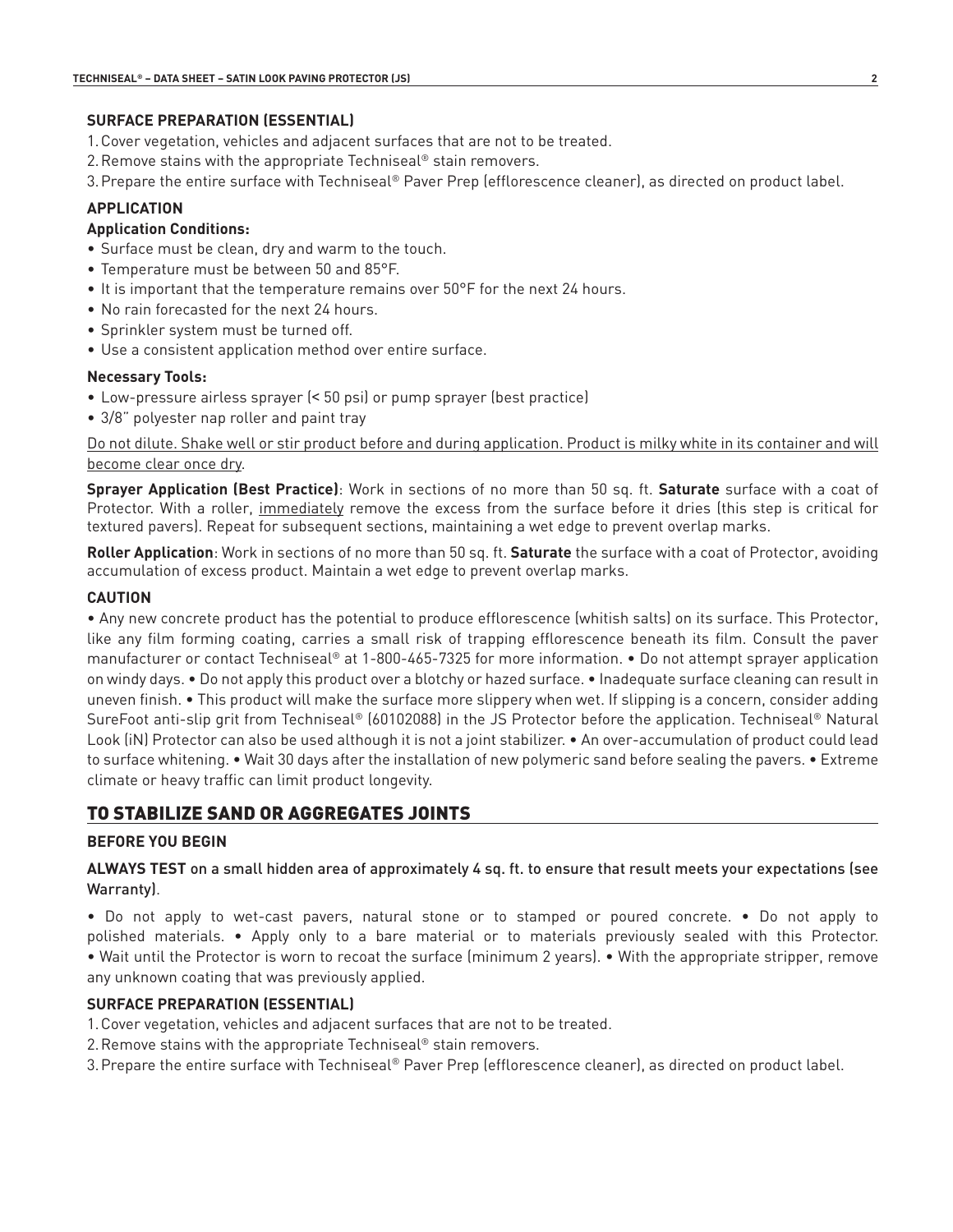# **APPLICATION**

#### **Application Conditions:**

- Surface must be clean, dry and warm to the touch.
- Temperature must be between 50 and 85°F.
- It is important that the temperature remains over 50°F for the next 24 hours.
- No rain forecasted for the next 24 hours.
- Sprinkler system must be turned off.
- Use a consistent application method over entire surface.

## **Necessary Tools:**

- Low-pressure airless sprayer (< 50 psi) or pump sprayer
- 3/8" polyester nap roller and paint tray

## Do not dilute. Shake well or stir product before and during application. Product is milky white in its container and will become clear once dry.

Work in sections of no more than 50 sq. ft. Using the sprayer, **saturate** the surface and the joints with a single coat of Protector. With the roller, redirect the excess product from the surface into the joints. Avoid displacing the aggregates with the roller. Repeat for subsequent sections, maintaining a wet edge to prevent overlap marks.

## **CAUTION**

• Any new concrete product has the potential to produce efflorescence (whitish salts) on its surface. This Protector, like any film-forming coating, carries a small risk of trapping efflorescence beneath its film. Consult the paver manufacturer or contact Techniseal 1 800 465-7325 for more information. • Do not attempt sprayer application on windy days. • Do not apply this product over a blotchy or hazed surface. • This product will make the surface more slippery when wet. • If slipping is a concern, consider adding SureFoot anti-slip grit from Techniseal® (60102088) in the JS Protector before the application. • An over-accumulation of product could lead to surface whitening. • Extreme climate or heavy traffic can limit product longevity. • Frequent and aggressive maintenance will affect aggregate joint binding.

# TO BIND AGGREGATES

#### **BEFORE YOU BEGIN**

**ALWAYS TEST** on a small hidden area of approximately 4 sq. ft. to ensure that result meets your expectations (see Warranty). This product is recommended for small surfaces of aggregates such as flower bed borders. Larger surface utilization may not give good aggregate stability. • Protect vehicles, property, vegetation, and other surfaces surrounding the area to be treated.

# **APPLICATION**

#### **Application Conditions:**

- Surface must be clean, dry and warm to the touch.
- Temperature must be between 50 and 85°F.
- It is important that the temperature remains over 50°F for the next 24 hours.
- No rain forecasted for the next 24 hours.
- Sprinkler system must be turned off.
- Use a consistent application method over entire surface.

#### **Necessary Tools:**

• Low-pressure airless sprayer (< 50 psi) or pump sprayer

Do not dilute. Shake well or stir product before and during application. Product is milky white in its container and will become clear once dry.

Using the sprayer, apply the Protector to the surface at the rate of 15 sq. ft. per gallon. Allow the Protector to fully penetrate the aggregates.

To repair an existing surface, a watering can be used. Apply the Protector along the areas that are weakened.